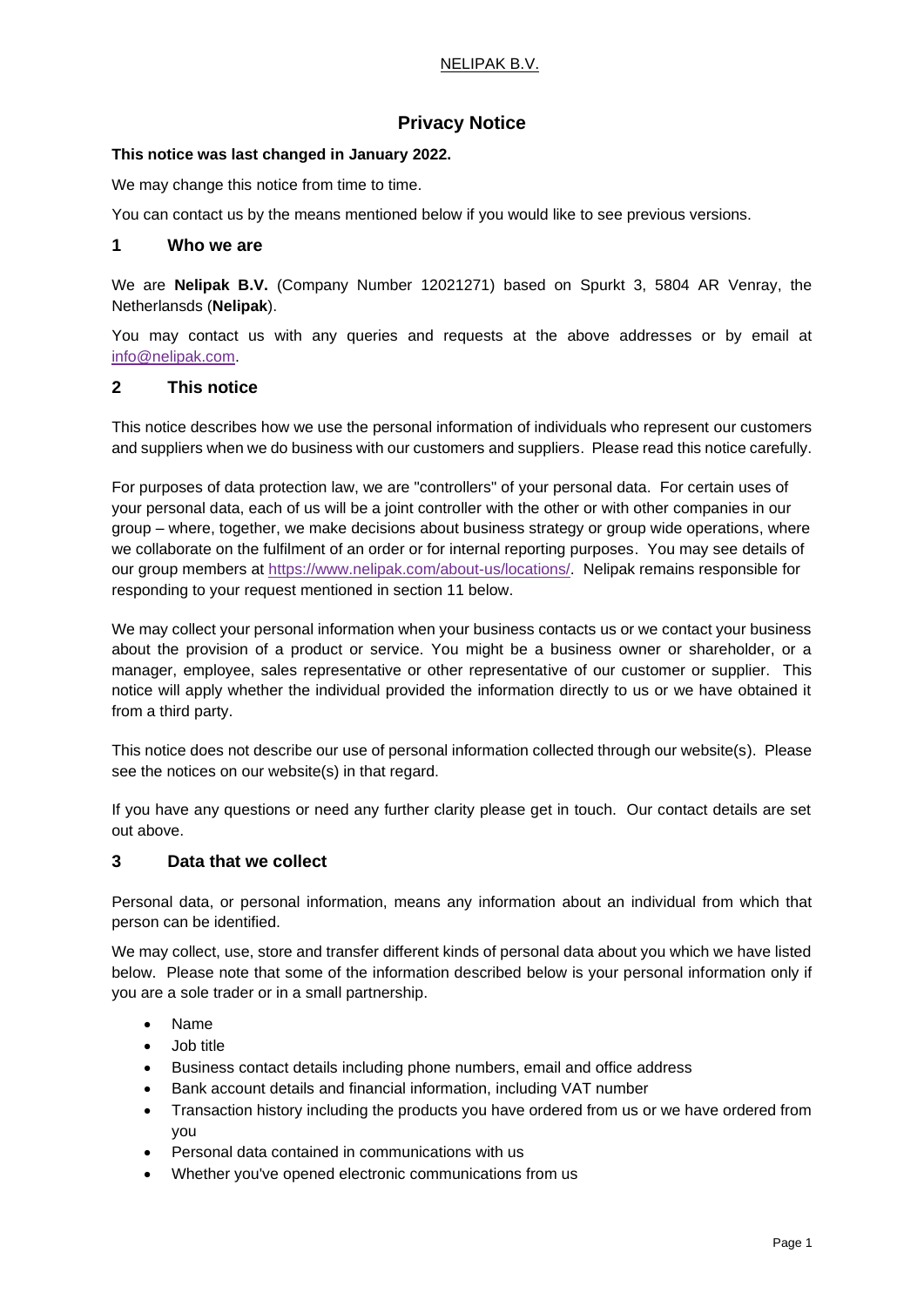- Whether you've clicked on links in electronic communications from us
- Your preferences in receiving marketing communications from us

We also collect, use and share aggregated data such as statistical data for business development or other purposes. Aggregated data could be derived from your personal data but is not considered personal data in law as this data will not directly or indirectly reveal your identity.

If we need to collect personal data by law, or under the terms of a contract we have with you or the business you represent, and you fail to provide that data when requested, we may not be able to perform the contract we have or are trying to enter into with you.

## **4 How we collect your data**

We collect your personal information from you or from the business you represent when we engage in business with you or the business which you represent or own. We also collect your personal data if you subscribe to our publications or come to our events.

We might also collect your personal information from the business you represent, business contacts whom we have in common, public sources (such as business websites and Companies Registration Office), and trade references, if you are a sole trader or partnership.

## **5 Purposes for which we use your personal data**

We use your information in order to:

- Send you quotations and offers and respond to tenders
- Provide our products and services and manage purchase orders to your business or the business you represent
- Otherwise perform our contract with you or the business you represent
- Manage and administer our products and services
- Administer our relationship with your business or the business you represent
- Take payment from or make a refund to your business or the business you represent
- Make payments for your products and services
- On-board your business or the business you represent as a customer
- In the case of sole traders or some partnerships, check trade references
- Send marketing communications and promote our business
- Develop and improve our products and services
- Perform statistical analysis and research
- Build relationships with other organisations
- Personalise our service
- Help us to prevent fraud
- Perform analysis, testing, system maintenance and hosting
- Comply with anti-money laundering and fraud prevention regulations as well as other legal requirements
- Respond to requests by a law enforcement or regulatory authority, body or agency
- Deal with legal proceedings

## **6 Lawful bases for using your personal data**

We will only use your personal data when the law allows us to. Our usual lawful bases for using your personal data are:

It's necessary to enter into and perform our contract with you where you are a sole trader or a partner in some partnerships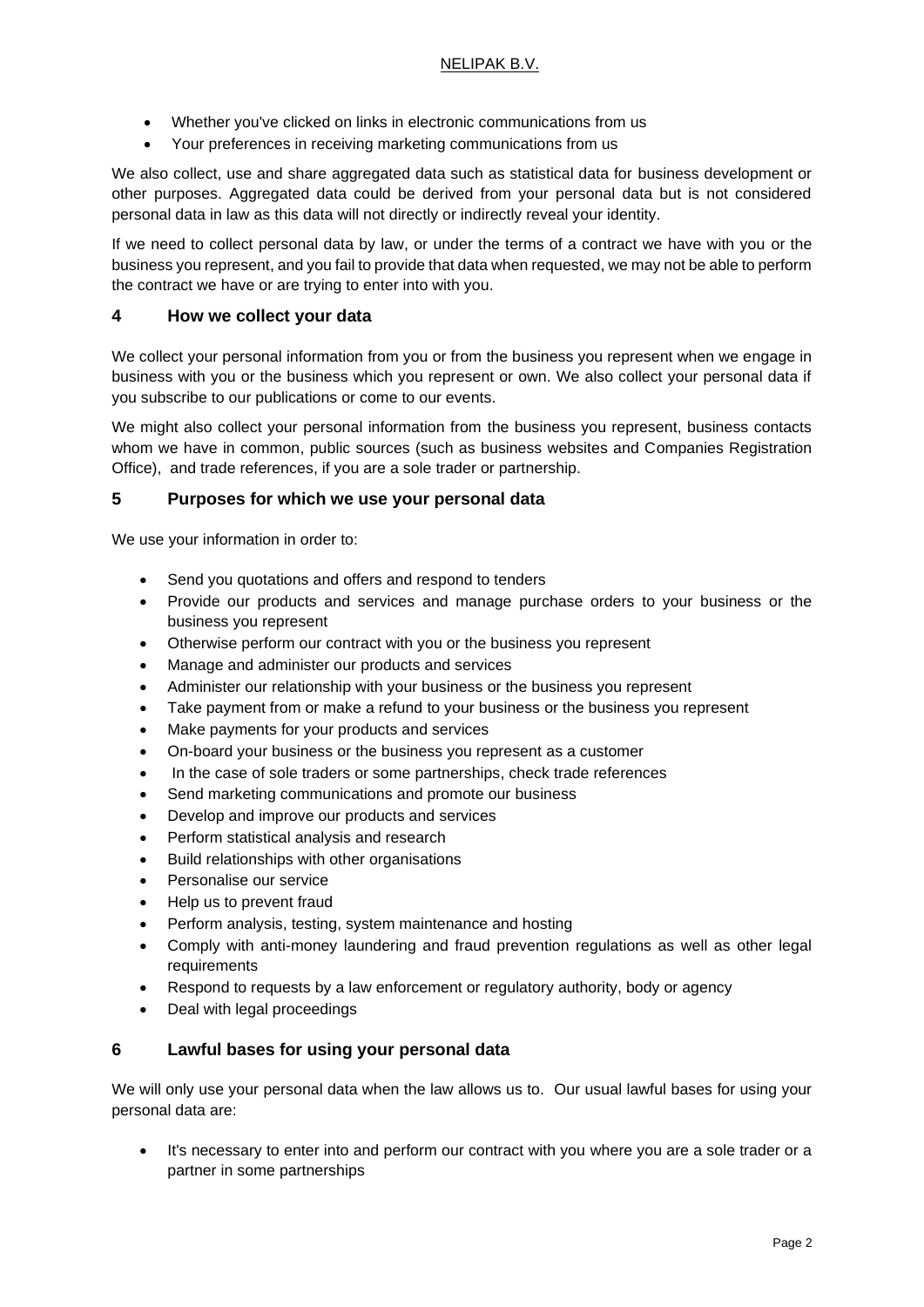- It's necessary to our legitimate interest of performing our contract with the business you represent
- It's necessary to our legitimate business interest of promoting and develop our business. Where the law so requires, we will first obtain your consent
- It's necessary to our legitimate interest of administering and managing our business and our business relationships
- It's necessary to our legitimate interest in understanding customer feedback, handling customer communications, and checking that our staff handle customer communications consistently
- It's necessary to our legitimate interest in protecting the security of our systems and assets
- It's necessary to deal with legal claims or comply with an order or requirement of a law enforcement or regulatory authority, body or agency

Where we have based our use of personal data on our legitimate interests, this will apply only where we consider that our legitimate interest is not overridden by your interests or rights which require protection of their personal data.

You may object to receive marketing communications from us by using the "unsubscribe" function in the marketing email or by contacting us through a means mentioned in section 1.

We may process your personal data for other purposes which are not set out above where this is required or permitted by law.

## **7 How long we keep your information**

Where you or a business you represent has entered into a contract with us, we will keep your information used in performing the contract for the length of the contract and for up to ten years after that in accordance with our legal, regulatory, tax, accounting or reporting requirements.

We will keep other information related to your use of our products and services for a reasonable length of time to understand how our customers use them and to understand the impact of any changes we may make and to keep quality control records. This is usually not any longer than ten years in accordance with regulatory requirements.

We will collect information related to the security of our systems and operations for a reasonable length of time to monitor and address security issues.

We will not delete personal information if relevant to an investigation or a dispute. It will continue to be stored until those issues are fully resolved.

When we no longer need to use your personal data, we will remove it from our systems and records, and or take steps to anonymise it so that you can no longer be identified from it.

## **8 Information we share with other parties**

We may share your personal data with the third parties listed below for the purposes set out in section 5:

- Our group companies including Nelipak Corporation
- Contractors or service providers who process your personal data for us, in order to provide services to us, such as Amazon Web Services or other cloud hosting services, backup and disaster recovery specialists and parties who provide support and maintenance services for our IT systems
- Banks and payment processors
- Our professional advisors, such as lawyers, auditors and accountants, and IT and technical consultants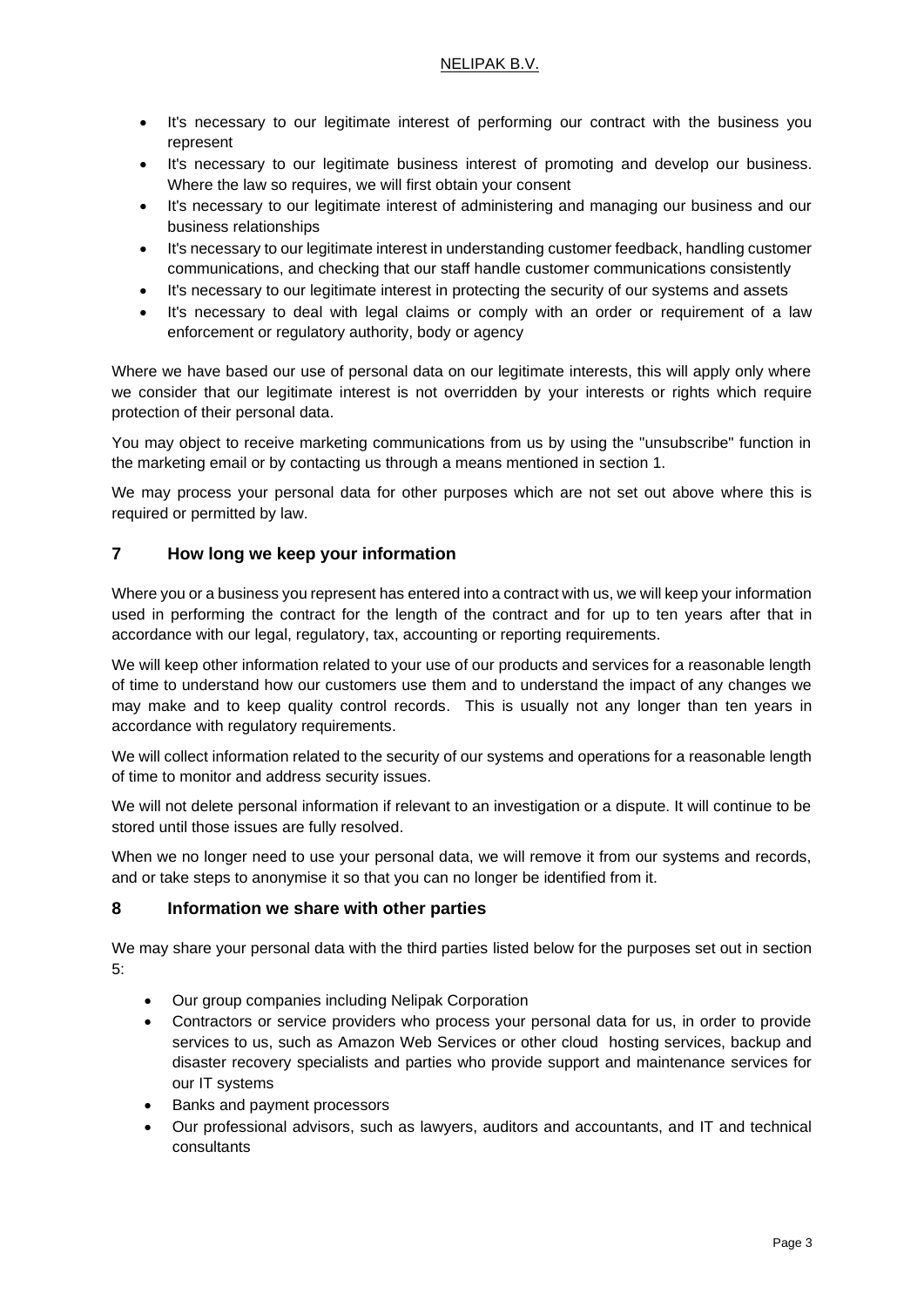## NELIPAK B.V.

- Business partners to whom we may introduce you, where they provide products and services which we think may be of interest to you, or who introduce customers to us
- Competent authorities such as tax authorities, courts, regulators and security or police authorities where required or requested
- Parties with which we're discussing selling part or all of our business, in connection with the proposed sale
- Parties to which we sell any of our business so that they can continue to provide services to you
- Parties to which we consider we need to provide your information in order to make or defend legal claims

We require our service providers to meet our standards on processing information and security. We will provide them with your information only in connection with the performance of their function.

## **9 Countries where your information will be held**

We may transfer your information outside the European Economic Area for the purposes listed in section 5.

In certain cases, including transfers to the United States where certain of our affiliates are based, the European Commission has not made a decision that the country, to which we transfer your data, provides an adequate level of protection for your personal information. To ensure your personal information is properly protected in line with data protection law, we will conduct an assessment and make the transfer of this information subject to a contract including Standard Contractual Clauses approved by the European Commission.

We may also, in limited cases, rely on any other international transfer mechanisms that are available to us under data protection law to ensure that the transfer of your personal data outside of the European Economic Area will comply with applicable data protection laws.

If you would like to obtain copies of the regulator-approved Standard Contractual Clauses or further information on any other international transfer mechanism used by us, please contact us through the means given in section 1.

## **10 Data security**

We have put in place appropriate security measures to prevent your personal data from being accidentally lost, used or accessed in an unauthorised way, altered or disclosed. In addition, we limit access to your personal data to those employees, agents, contractors and other third parties who have a business need to know. Where we engage third parties to process your personal data on or behalf, they are obliged to process your personal data only on our instructions and they are subject to a duty of confidentiality.

## **11 Your rights**

You have certain rights in relation to your information, listed below, and then explained in further detail. These rights will apply only in certain circumstances and may be subject to limitations or exceptions which you will be advised of, if applicable.

If you wish to exercise any of these rights, please contact us using the means mentioned in section 1 above.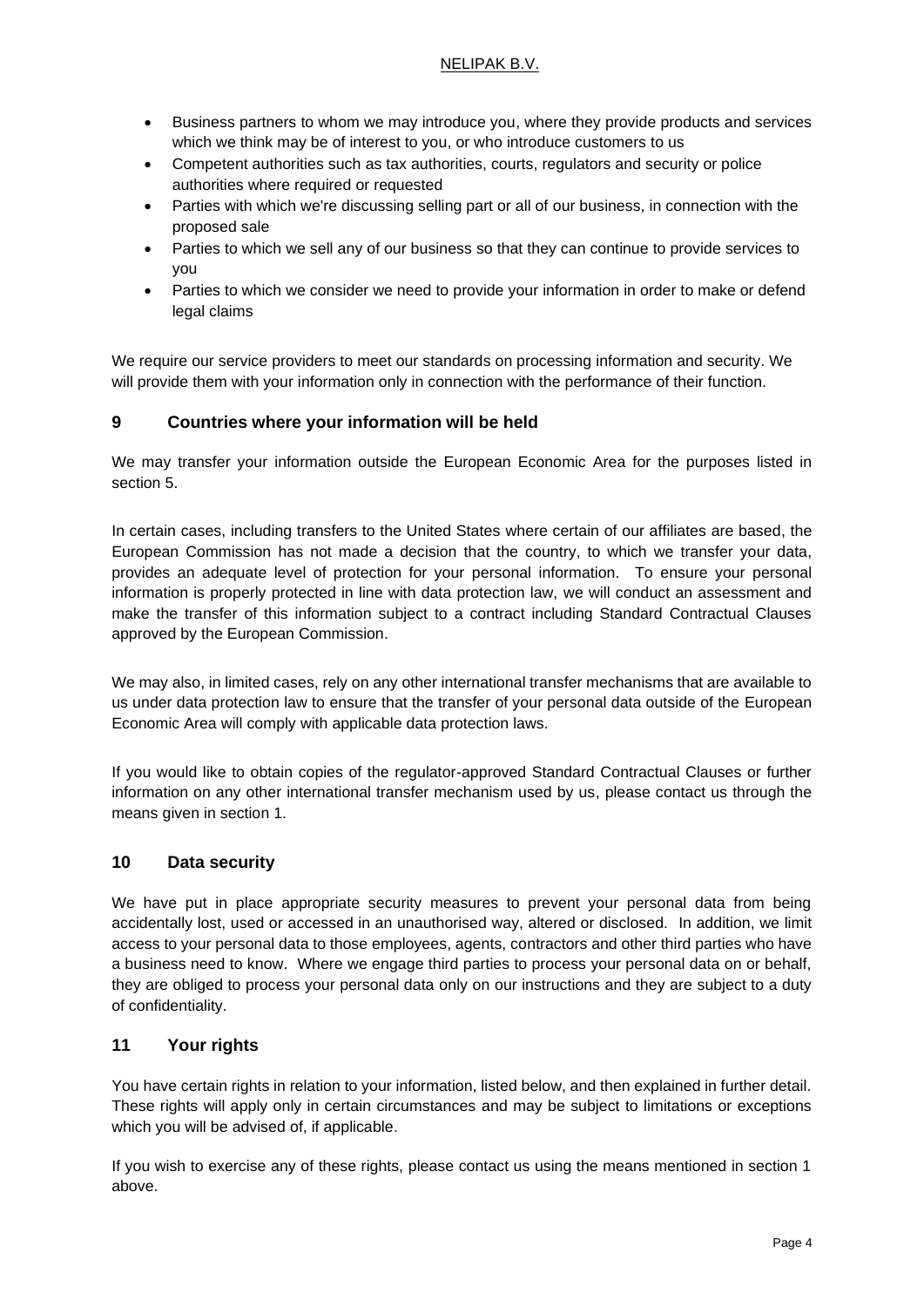## NELIPAK B.V.

Where we receive a request to exercise one of these rights, we shall provide information on the action we take on the request without undue delay and in any event within one month of receipt of the request. This may be extended by a further two months in certain circumstances, for example, where requests are complex or numerous.

We will provide the information to you free of charge, except where your requests are manifestly unfounded or excessive, for example, you make repeated requests for the same information. In these circumstances, we may charge a reasonable fee or may refuse to act on the request. We will advise you of any fees prior to proceeding with a request.

We may ask for additional information to verify your identity before carrying out a request.

Where we do not carry out your request, we will tell you so without delay and within one month of receipt of the request, and we will explain our reasons for not taking the action requested.

## • **Right to access personal data**

You have the right to confirm the following with us:

- Whether or not we process personal data about you.
- Certain information about the processing.

You also have a right to access the personal data and be provided with a copy.

• **Right to rectification of personal data**

If you believe that the personal data we hold on you is inaccurate, you may request that we correct it. You may also request us to complete personal data about you which is incomplete.

## • **Right to restrict processing of personal data**

You have the right to request that we restrict processing of your personal data where one of the following applies:

- You claim that the personal data is not accurate. The restriction will apply until we have taken steps to ensure the accuracy of the personal data.
- The processing is unlawful but you do not want us to erase the personal data.
- We no longer require the personal data for the purposes of processing, but you still need it in connection with a legal claim.
- You have exercised your right to objected to the processing. The restriction will apply until we have taken steps to verify whether we have compelling legitimate grounds to continue processing.
- **Right to request deletion of personal data ("right to be forgotten")**

You have the right to request the erasure of your personal data in certain circumstances, including the following (this is not an exhaustive list):

The personal data is no longer necessary in relation to the purposes for which it was collected or otherwise processed.